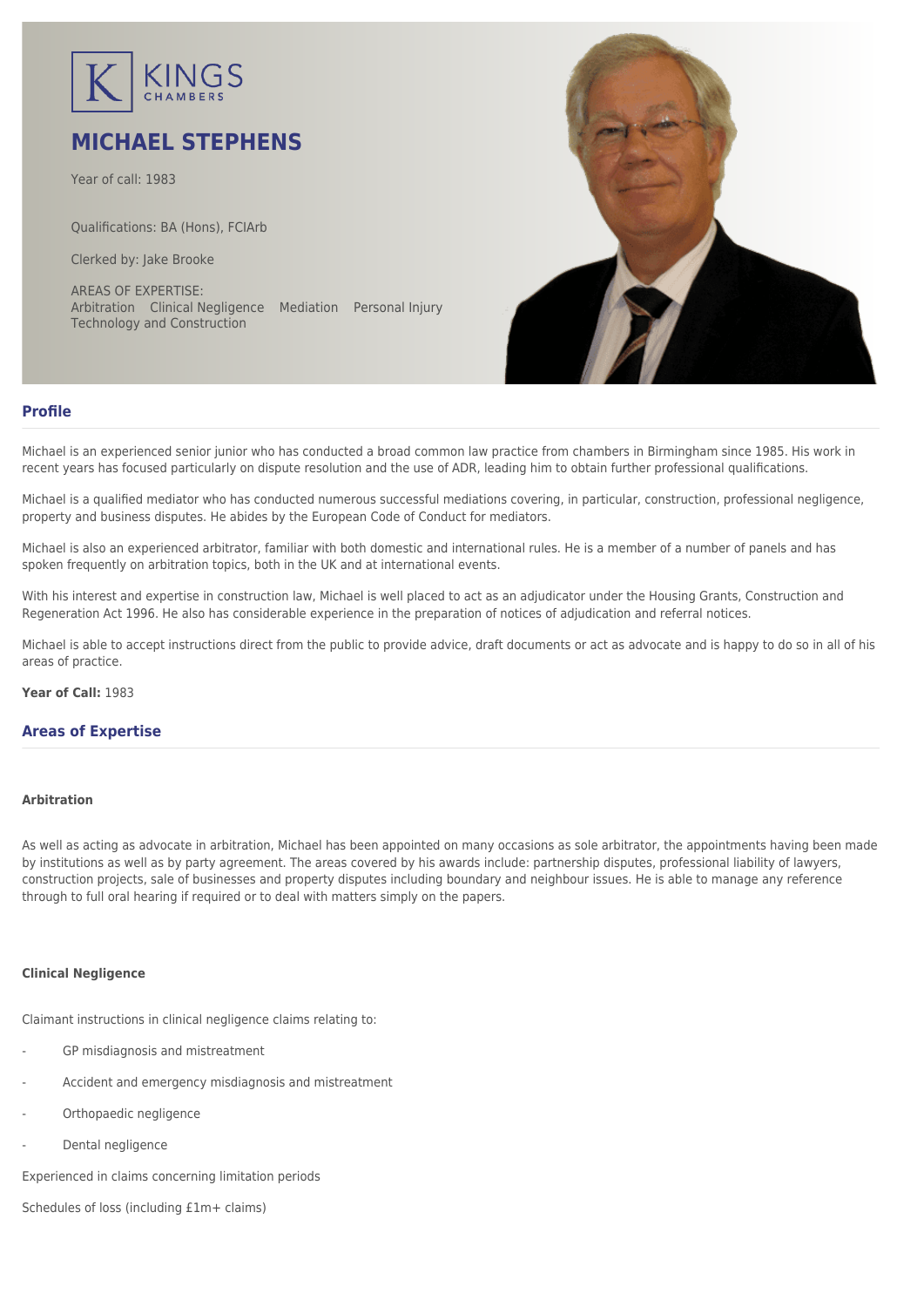#### **[Mediation](#page--1-0)**

Michael trained as a mediator in 1996 and has acted as a sole mediator in a variety of types of dispute. He adopts a facilitative style, underpinned by sound commercial sense and a willingness to help the parties reach not simply a compromise but the agreement that is right for them and has enjoyed considerable success in ensuring the successful outcome of the mediation process.

#### **[Personal Injury](#page--1-0)**

Claimant and Defendant instructions in:

- Workplace accidents including disease (asbestos, deafness, WRULD) and construction related claims
- Road traffic accidents
- Fatal Accident Act claims
- Occupiers' Liability Act claims (both 1957 and 1984 Acts)

#### **[Technology and Construction](#page--1-0)**

Michael has undertaken contentious construction related work, including professional negligence claims, in relation to domestic and commercial properties and engineering projects. He has experience of claims relating to delay and disruption, extensions of time, liquidated damages, defects, variations and valuations claims.

He is familiar with the technique of adjudication and the statutory process involved.

Michael's commercial expertise includes an appreciation of insolvency issues and the effect of them on project management.

## **Memberships**

Middle Temple (Blackstone Exhibitioner, Bencher) Chartered Institute of Arbitrators (President 2014, member of Mediation Panel) Bar Council ADR Committee TECBAR (member of Arbitration, Mediation and Adjudication Panels) Adjudication Society (member of Adjudicator Panel) Society of Construction Law Midland Chancery and Commercial Bar Association Professional Negligence Bar Association British Association for Sport and Law British Irish Commercial Bar Association Fellow, Philippine Institute of Arbitrators Fellow, Malaysia Institute of Arbitrators Fellow, Singapore Institute of Arbitrators Panel of Kuala Lumpur Regional Centre for Arbitration Panel of foreign arbitrators, CIETAC Panel of Korean Commercial Arbitration Board Fellow, Association of Forensic & Advanced Valuation Executives